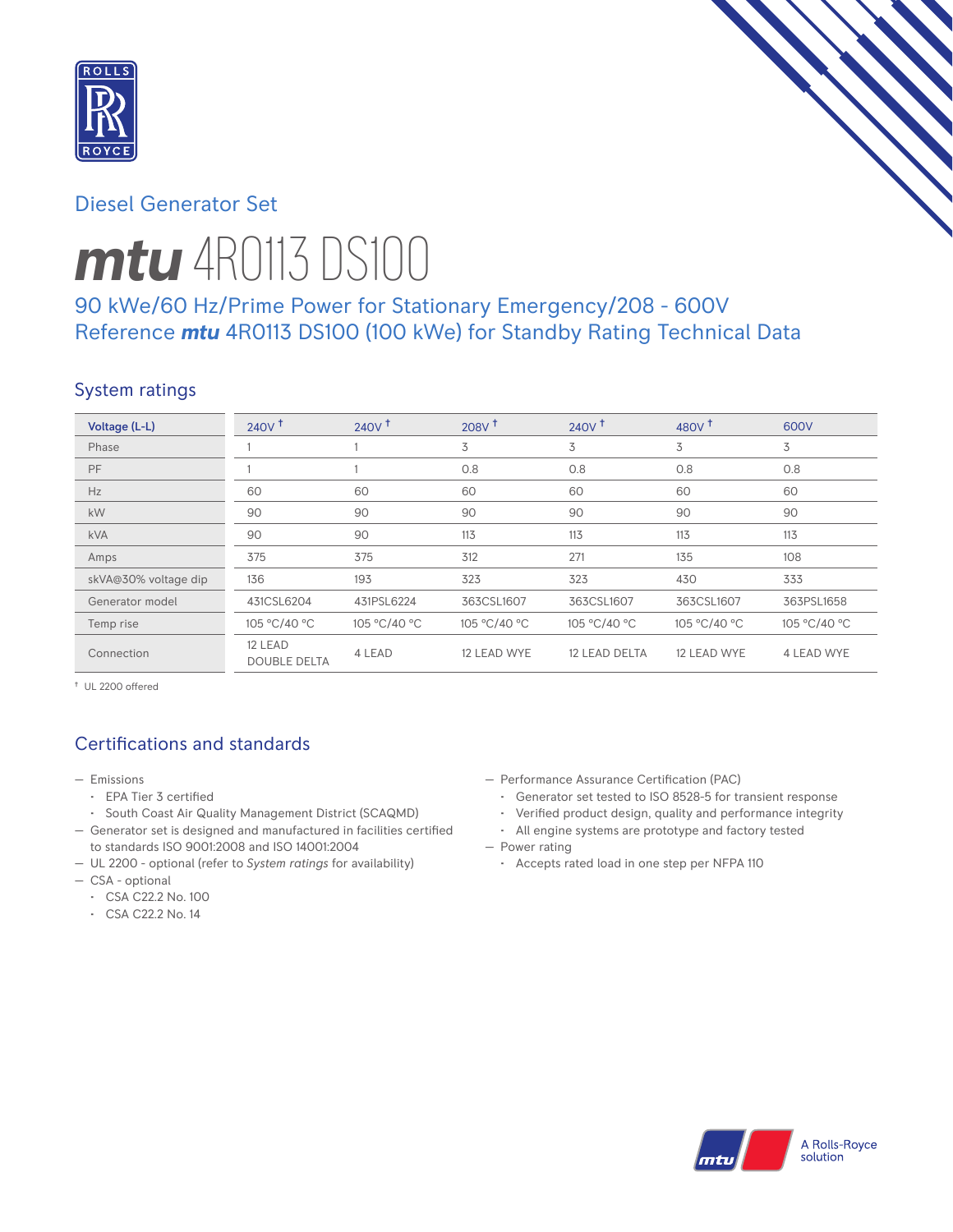## Standard features \*

- Single source supplier
- Global product support
- Two (2) Year/3,000 Hour Basic Limited Warranty
- 4045HF285 diesel engine
	- 4.5 liter displacement
	- 4-cycle
- Engine-generator resilient mounted
- Complete range of accessories
- Cooling system
	- Integral set-mounted
	- Engine-driven fan

# Standard equipment \*

#### Engine

- Air cleaner
- Oil pump
- Oil drain extension and shut-off valve
- Full flow oil filter
- Fuel filter with water seperator
- Jacket water pump
- Thermostats
- Blower fan and fan drive
- Radiator unit mounted
- Electric starting motor 12V
- Governor electronic isochronous
- Base formed steel
- SAE flywheel and bell housing
- Charging alternator 12V
- Battery box and cables
- Flexible fuel connectors
- Flexible exhaust connection
- EPA certified engine

#### Generator

- NEMA MG1, IEEE, and ANSI standards compliance for temperature rise and motor starting
- Self-ventilated and drip-proof
- Superior voltage waveform
- Solid state, volts-per-hertz regulator
- $\pm$  1% voltage regulation no load to full load
- Brushless alternator with brushless pilot exciter
- 4 pole, rotating field
- 105 °C maximum prime temperature rise
- 1-bearing, sealed
- Flexible coupling
- Full amortisseur windings
- 125% rotor balancing
- 3-phase voltage sensing
- 100% of rated load one step
- 5% maximum total harmonic distortion
- Generator
	- Brushless, rotating field generator
	- 2/3 pitch windings
	- 300% short circuit capability with optional Permanent Magnet Generator (PMG)
- Digital control panel(s)
	- UL recognized, CSA certified, NFPA 110
	- Complete system metering
	- LCD display

## Digital control panel(s)

- Digital metering
- Engine parameters
- Generator protection functions
- Engine protection
- SAE J1939 Engine ECU Communications
- Windows®-based software
- Multilingual capability
- Communications to remote annunciator
- Programmable input and output contacts
- UL recognized, CSA certified, CE approved
- Event recording
- IP 54 front panel rating with integrated gasket
- NFPA 110 compatible

\* Represents standard product only. Consult the factory/*mtu* Distributor for additional configurations.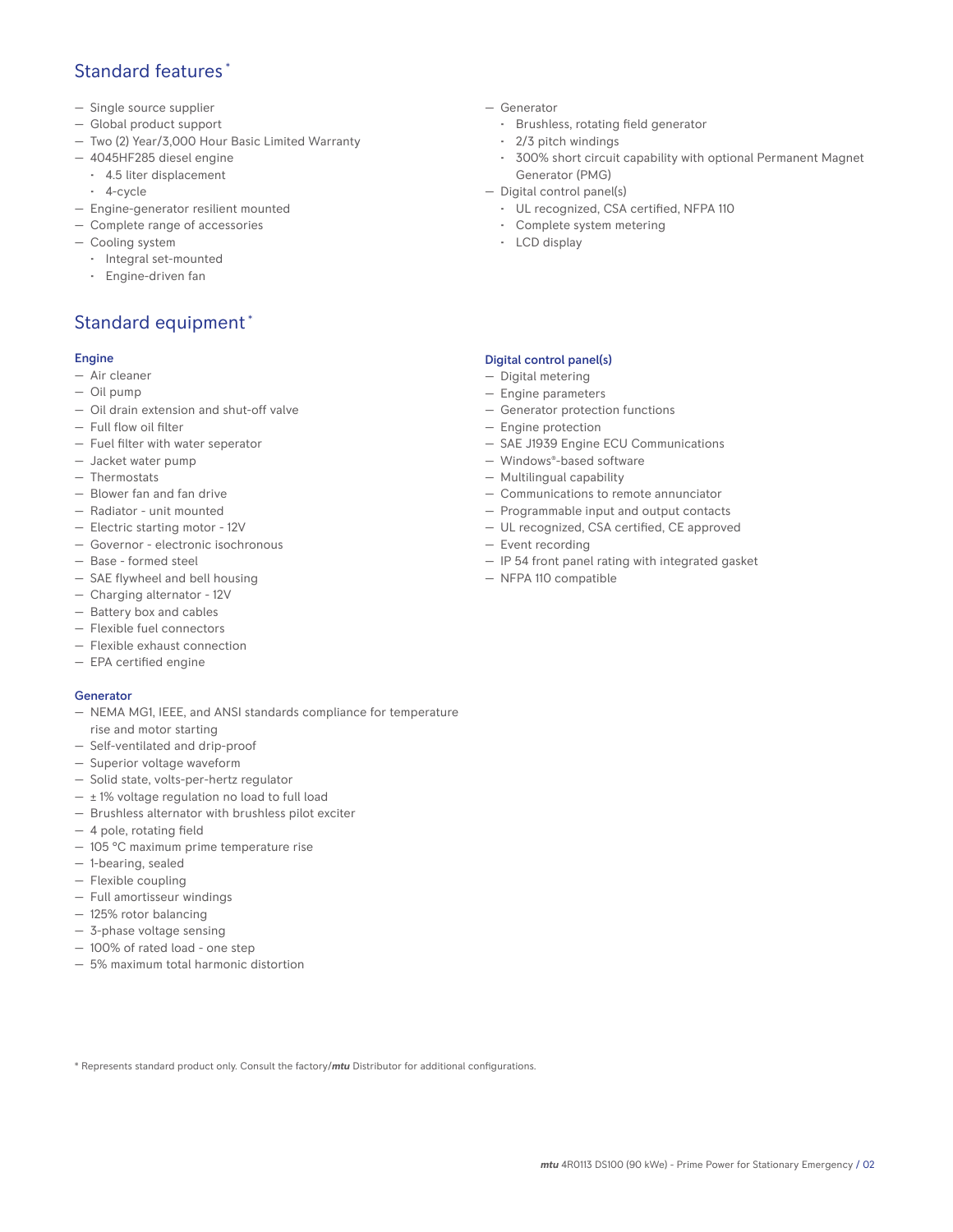# Application data

### Engine

| Manufacturer                | John Deere  |
|-----------------------------|-------------|
| Model                       | 4045HF285   |
| Type                        | 4-cycle     |
| Arrangement                 | 4-inline    |
| Displacement: $L (in3)$     | 4.5(275)    |
| Bore: cm (in)               | 10.6(4.19)  |
| Stroke: cm (in)             | 12.7(8)     |
| Compression ratio           | 19:1        |
| Rated rpm                   | 1,800       |
| Engine governor             | <b>JDEC</b> |
| Maximum power: kWm (bhp)    | 107 (144)   |
| Steady state frequency band | ± 0.25%     |
| Air cleaner                 | dry         |
|                             |             |

## Liquid capacity

| Total oil system: L (gal)             | 12(3.2)   |
|---------------------------------------|-----------|
| Engine jacket water capacity: L (gal) | 12.5(3.3) |
| System coolant capacity: L (gal)      | 20.1(5.3) |

#### Electrical

| Electric volts DC                                            |     |
|--------------------------------------------------------------|-----|
| Cold cranking amps under -17.8 $^{\circ}$ C (O $^{\circ}$ F) | 925 |
| Batteries: group size                                        | .31 |
| Batteries: quantity                                          |     |
|                                                              |     |

## Fuel system

| -6 JIC 37° female |
|-------------------|
| -6 JIC 37° female |
| 2(6.7)            |
| diesel #2         |
| 74.6 (19.7)       |
|                   |

#### Fuel consumption

| .e           | At 100% of power rating: L/hr (gal/hr)                                | 28(7.4)      |
|--------------|-----------------------------------------------------------------------|--------------|
| 5            | At 75% of power rating: L/hr (gal/hr)                                 | 22.3(5.9)    |
| e            | At 50% of power rating: L/hr (gal/hr)                                 | 15.9(4.2)    |
| е            |                                                                       |              |
| 5)           | Cooling - radiator system                                             |              |
| 3)           | Ambient capacity of radiator: °C (°F)                                 | 50 (122)     |
| 3)           | Maximum restriction of cooling air: intake                            |              |
| :1           | and discharge side of radiator: kPa (in. H <sub>2</sub> O)            | 0.12(0.5)    |
| 0            | Water pump capacity: L/min (gpm)                                      | 180 (48)     |
| С            | Heat rejection to coolant: kW (BTUM)                                  | 56 (3,190)   |
| 4)           | Heat rejection to air to air: kW (BTUM)                               | 17.6 (1,002) |
| ℅            | Heat radiated to ambient: kW (BTUM)                                   | 13.8 (785)   |
| .<br>V       | Fan power: kW (hp)                                                    | 6.5(8.7)     |
|              | Air requirements                                                      |              |
| .2)          | Aspirating: *m <sup>3</sup> /min (SCFM)                               | 7.7(273)     |
| .3)          | Air flow required for radiator                                        |              |
| .3)          | cooled unit: *m <sup>3</sup> /min (SCFM)                              | 187 (6,587)  |
|              | Remote cooled applications; air flow required for                     |              |
|              | dissipation of radiated generator set heat for a                      |              |
| 12           | maximum of 25 °F rise: *m <sup>3</sup> /min (SCFM)                    | 50 (1,771)   |
| 25           |                                                                       |              |
| 31           | * Air density = 1.184 kg/m <sup>3</sup> (0.0739 lbm/ft <sup>3</sup> ) |              |
| $\mathbf{1}$ |                                                                       |              |
|              | <b>Exhaust system</b>                                                 |              |
|              | Gas temperature (stack): °C (°F)                                      | 560 (1,040)  |
| ıle          | Gas volume at stack temperature: m <sup>3</sup> /min (CFM)            | 21.2 (750)   |
| ıle          | Maximum allowable back pressure at                                    |              |
| .7)          | outlet of engine, before piping: kPa (in. H <sub>2</sub> 0)           | 7.5(30)      |
|              |                                                                       |              |